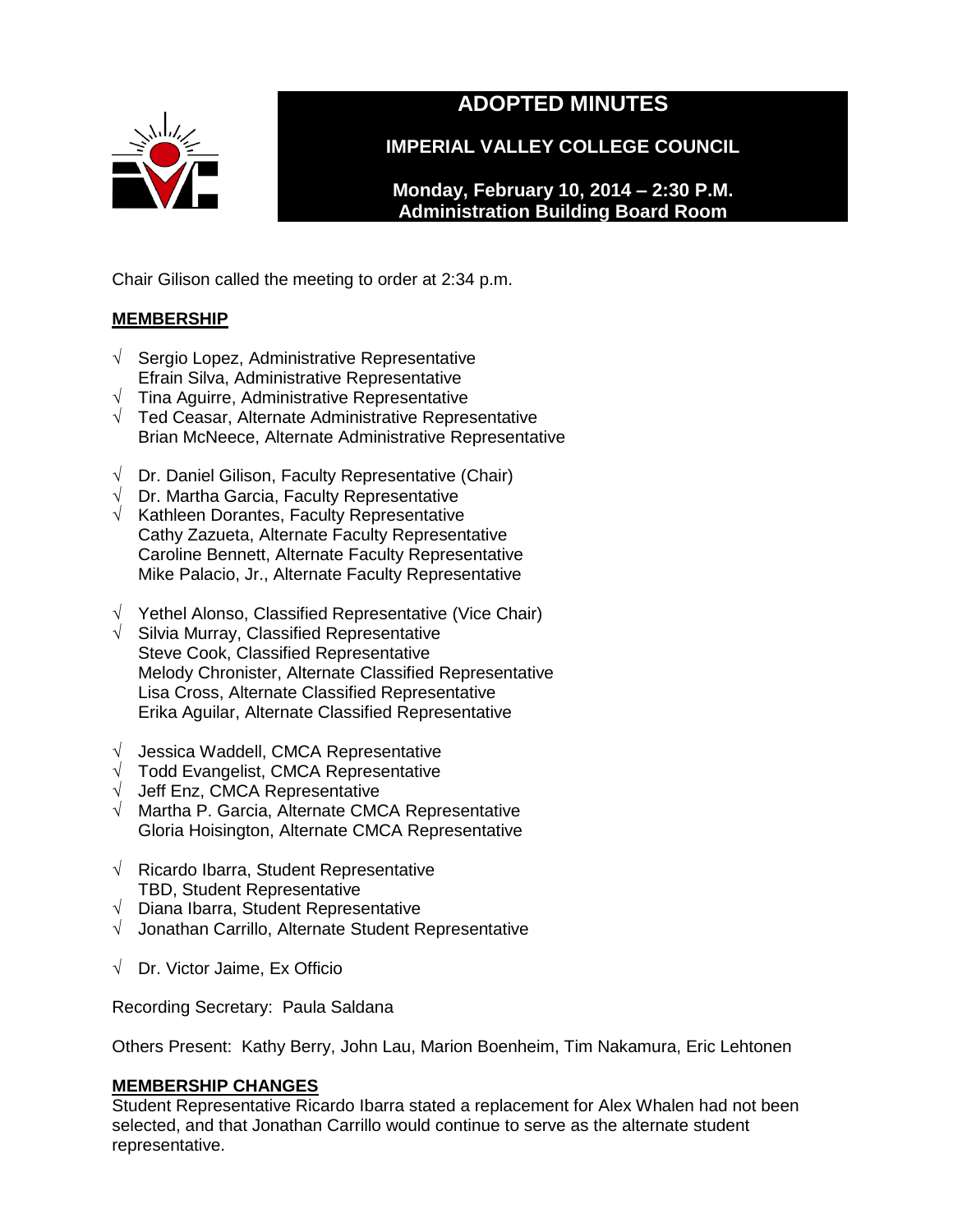### **PUBLIC COMMENT**

There was no public comment.

### **APPROVAL OF MINUTES DATED JANUARY 27, 2014**

M/S/C Dorantes/Lopez to approve the minutes dated January 27, 2014.

### **Motion carried.**

### **AREA REPORTS/UPDATES**

**College Council Report – Daniel Gilison**

Chair Gilison reported as follows:

 He and Vice Chair Alonso have been meeting with the President's Cabinet and current and upcoming Academic Senate Presidents Eric Lehtonen and Michael Heumann, respectively, regarding the potential restructure of the College Council. This restructure would improve and strengthen the committee, the details of which would be discussed later in the agenda.

### **Measure J and L Report – John Lau**

VP Lau reported as follows:

- All construction after May would cease for a period of approximately three years.
- The next construction projects would include the renovation of the 200, 300 and 800 buildings, which carries a cost of \$12 million. The start of these projects will depend on whether the state school bond passes.

### **Program Review Update – Ted Ceasar**

Dean Ceasar reported as follows:

- Service areas are being trained to use SPOL to enter next year's Program Review goals and objectives.
- SPOL training for the academic areas would begin upon the completion of the service area training.

### **Budget Update/Financial – John Lau**

VP Lau reported as follows:

- Emphasized the 2014-2015 budget must be balanced ongoing revenue with ongoing expenses.
- All new budget items must be identified using the new budget enhancement form. Budget enhancement requests would go the Budget and Fiscal Planning Committee for review and prioritization.
- The college must create a plan explaining how revenue projections would be achieved.

### **ASG President Update – Ricardo Ibarra**

ASG Representative Ricardo Ibarra reported as follows:

- ASG is making progress on the new online radio program.
- The ASG would be meeting this Wednesday to discuss the mascot change.
- The ASG is planning an Information Forum to inform students about the possible grade changes being proposed by the Academic Senate.

Academic Senate President Lehtonen clarified the Academic Senate has not proposed any changes to the grading system, but rather is in the process of collecting data to take into consideration. He stated student input is needed on the matter and would be discussing the topic with the ASG.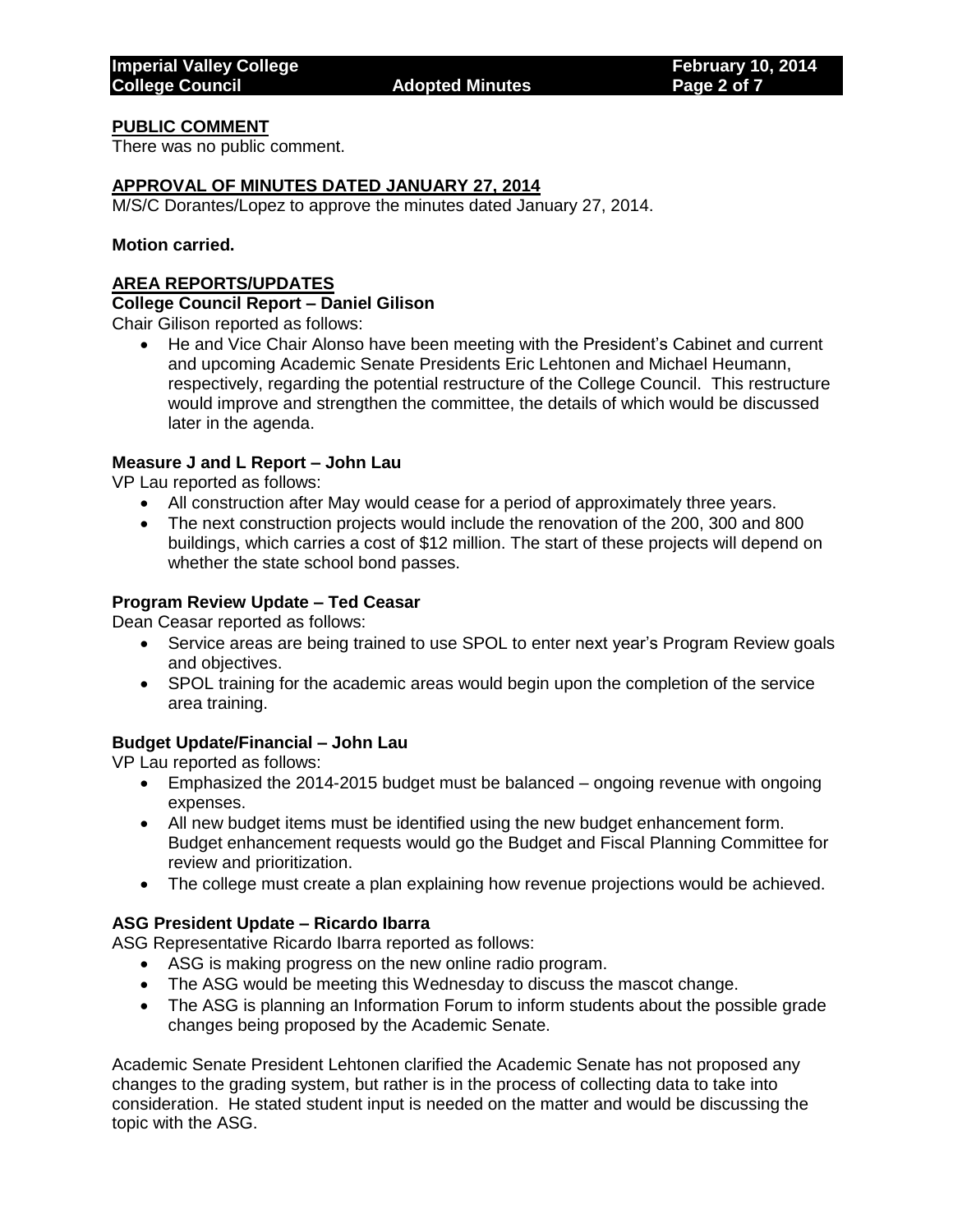# **President's Update – Victor Jaime**

President Jaime reported as follows:

- **Administrative Hires:**
	- o **Vice-President for Academic Services:** The Board, at the January meeting approved the recruitment of the Vice-President for Academic Services to replace Kathy Berry who will be retiring June 30, 2014. Vice-President Todd Finnell will chair the committee.
	- o **Associate Dean of Human Resources:** At the February meeting, the Board will consider my recommendation to begin the search for the CHRO. I am recommending the position be placed on the Administrative Schedule as an Associate Dean. Vice-President Kathy Berry will chair the committee. (Dr. Marion Boenheim, former CHRO at IVC has been hired as a consultant to act as the CHRO during the hiring process.)
- **Shared Consultation Council:**
	- $\circ$  Later in the agenda a discussion will take place regarding a process change to the function of the College Council, as well as a name change. The basic functions shall not substantially change. I convened several meetings with the current Chair and Vice-Chair of the College Council, the current and upcoming Academic Senate chairs, and members of the President's Cabinet to discuss these changes in an effort to empower the participatory nature of the Council.
- **Board meeting:**
	- $\circ$  IVC Board meeting is scheduled for Wednesday, February 19, 2014, at 6:00 p.m. in the Board Room.
- **Partnership with CETYS**
	- $\circ$  Last Thursday, a delegation from CETYS including the President of CETYS met with a delegation from IVC to discuss future articulation of courses and programs and the possibility of developing a transfer pathway to various programs offered by CETYS including Engineering, Business Administration, and STEM programs. CETYS recently received full accreditation status by WASC and is currently the only institution of higher learning in Mexico to earn that status.

Members inquired as to the timeframe for an established partnership; whether classes are taught in English; and the use of financial aid.

President Jaime stated an MOU would be completed in 90 days. In the meantime, representatives from CETYS would be available on campus.

President Jaime stated some classes are taught in English, and that CETYS is working towards developing full programs in English. He stated the out of country tuition cost for a full-time student is \$4,500, which is less than the CSU system.

President Jaime stated financial aid is available through federal loan programs.

Member Garcia stated CETYS provides students with a wonderful opportunity to participate in its study abroad program.

### **Foundation Update:**

- $\circ$  The Imperial Valley College Foundation received the largest single donation in the history of the Foundation from First Solar to provide scholarships and internship opportunities for student in the STEM Programs in perpetuity. The amount was for \$375,000!
- $\circ$  This Friday and Saturday, February 14<sup>th</sup> and 15<sup>th</sup> a Broadway Musical "The Marvelous Wonderettes" comes to the Imperial Valley at the SHS Jimmie Cannon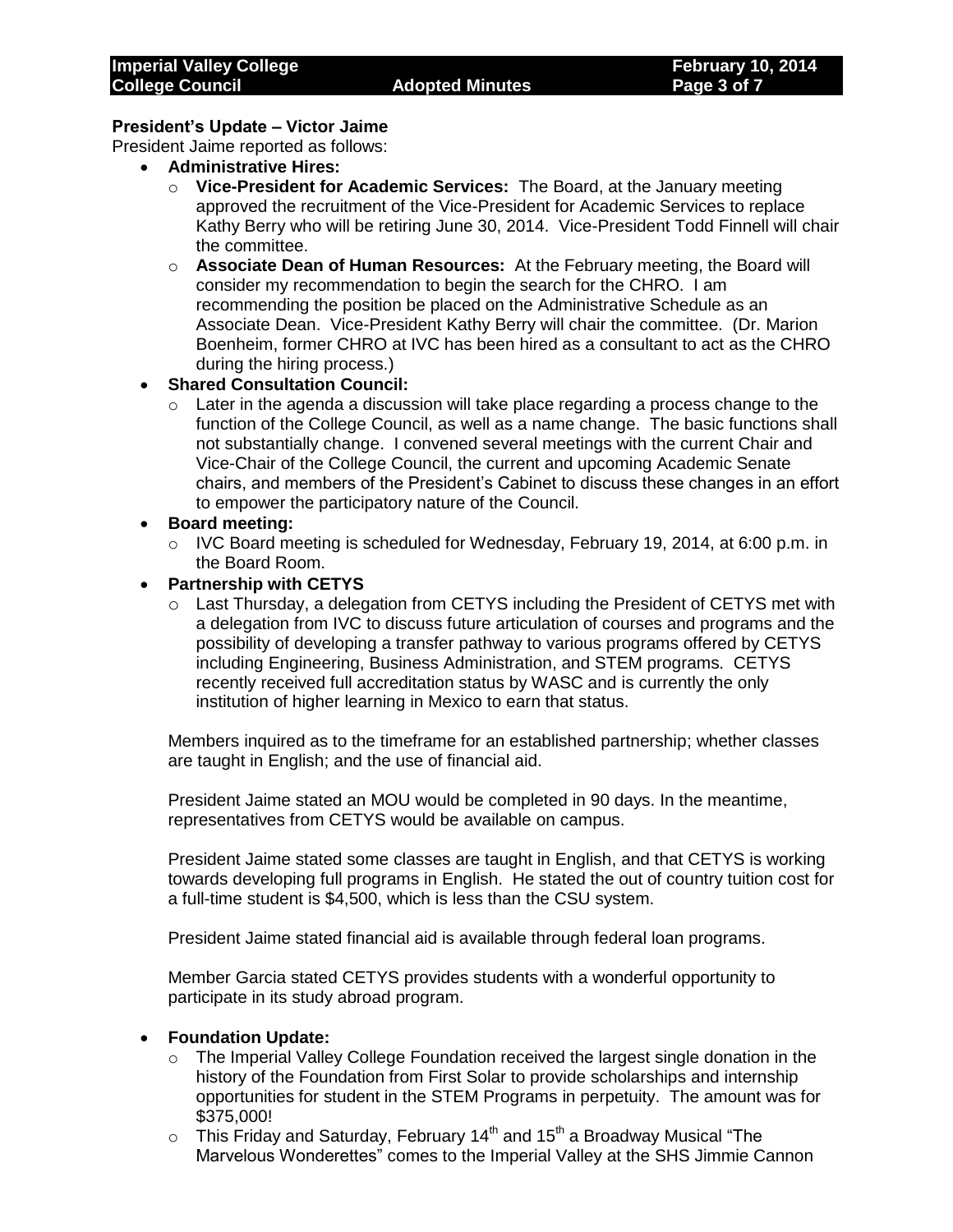Theater. This is a fundraising benefit show for student scholarships in the IVUP Program. Tickets are \$20 each and doors open at 6:00 p.m. with the show starting at 7:00 p.m. Tickets may be purchased from the IVC Foundation Office.

## **SUB-COMMITTEE REPORTS**

### **Competitive Athletics Committee – Jim Mecate**

Eric Lehtonen reported as follows:

- The next meeting is tentatively scheduled for February  $27<sup>th</sup>$  to discuss the alignment of the committee's goals with the IVC strategic plan.
- Faculty membership would be selected by President Jaime; Director Evangelist would be referring potential community members to President Jaime for final selection.

### **Environmental Health & Safety Committee – Tim Nakamura**

Director Nakamura reported as follows:

• The next meeting is scheduled for Thursday, February 13<sup>th</sup>, at 1:30 p.m., in the Board Room; discussion will include an aerial photograph of IVC to be used by the Sheriff's Department at this year's Mid-Winter Fair.

Member Dorantes stated a campus alarm had recently gone off; however the classrooms near the 2900 building were unable to hear the alarm.

Director Nakamura stated the IT department is making repairs to all the towers to ensure that they are in working condition.

### **Facilities and Environmental Improvement Committee – Jeff Enz**

Member Enz reported as follows:

• The meeting scheduled on February  $7<sup>th</sup>$ , did not take place due to his absence, and was rescheduled to February  $28<sup>th</sup>$ , at 2:00 p.m.

#### **Public Relations & Marketing Committee – Mike Nicholas**

No report was provided.

#### **Student Affairs Committee – Sergio Lopez**

Member Lopez reported as follows:

- The committee recently met for two disciplinary hearings.
- The committee is in the process of researching lesser types of disciplinary actions other than expulsion.
- The committee will begin discussions regarding this year's graduation event.

#### **Campus Hour and Professional Development Committee – Tina Aguirre** Member Lopez reported as follows:

- At the January meeting, the committee accomplished several items:
	- o Developed its three goals:
		- **To develop a District plan for professional development.**
		- To complete the work of the Professional Development Resource Planning Committee.
		- **To develop a calendar for Campus Hour and Professional Development** activities.
	- $\circ$  Accepted its revised Rules which included language whereby any member could be elected as chair and expanded its role to act as the Professional Development Resource Planning Committee and asks the College Council to approve the changes.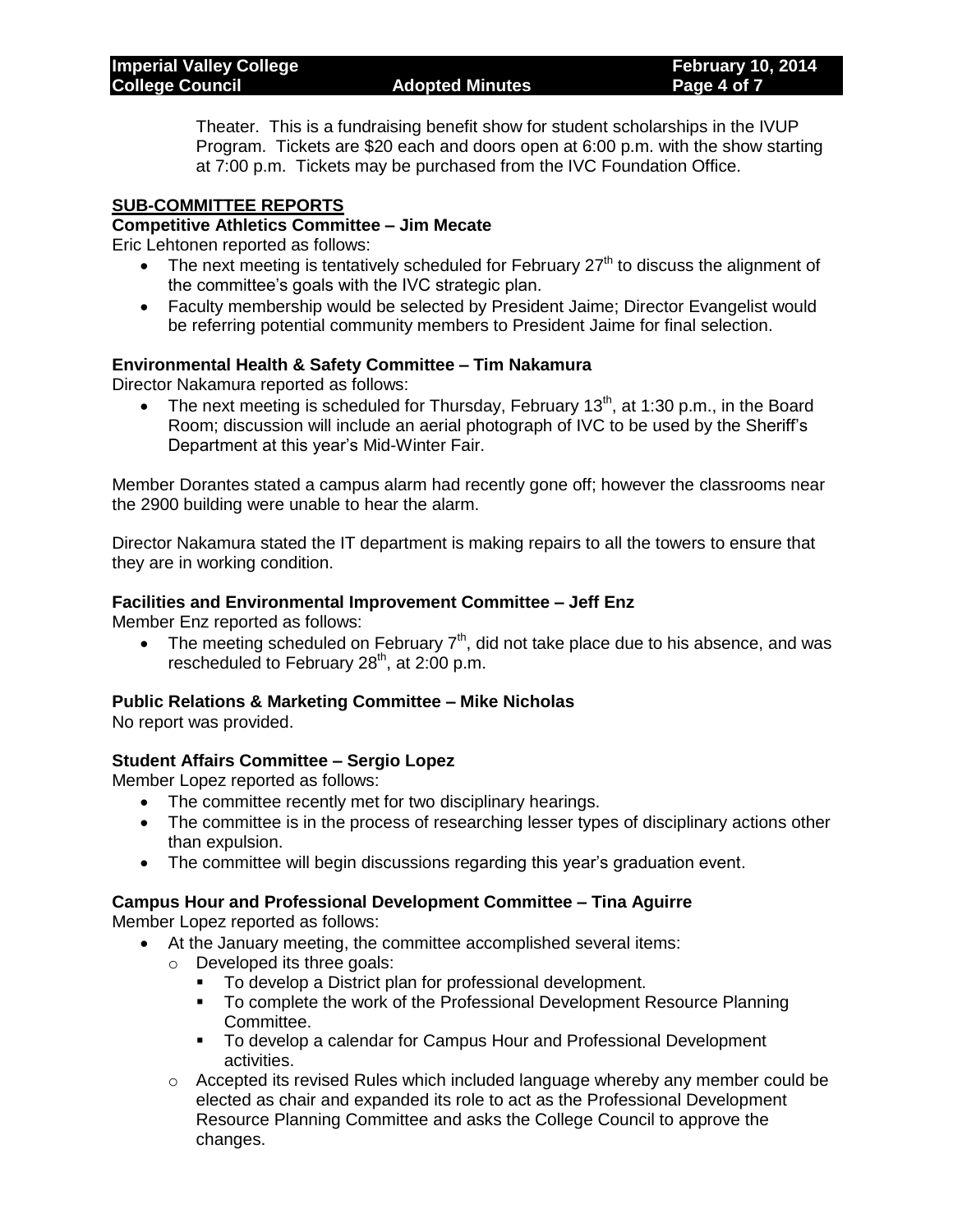- $\circ$  Set the third Thursday of every month at 8:00 as the routine meeting date and the location will be the Student Affairs conference room in the 1000 Building.
- $\circ$  Reviewed data from the preliminary surveys sent to staff, faculty and administration in fall 2013 and agreed to focus on the top 8-10 items when determining professional development to be offered.
- The committee has yet to determine the best day and time for professional development and most effective way for calendaring events and activities. It was suggested to set aside a monthly pattern for meetings and for events; i.e. the first and third Thursday of each month as district/department meeting; the second and fourth Tuesday/Thursday as the ASG event time; and the first and third Tuesday for professional development time. It was also suggested that Friday afternoon be the day and time for classified training. The committee hopes to finalize a calendar before May.

### **OTHER COMMITTEE REPORTS**

### **Academic Senate – Daniel Gilison**

Chair Gilison reported as follows:

- At the last Academic Senate meeting, the Senate accepted the ACCJC follow-up report.
- Discussion items included updating the Standing Rules and moving to a plus or minus grading system.

### **Budget and Fiscal Planning Committee – Martha Garcia**

Member Garcia reported the committee recently took the following action:

- Approved strategy to increase reserves to 16.6%: At the end of each fiscal year, if a favorable variance exists between budget and actual, this amount would be designated to be part of the reserve.
- Approved a new form which would be used to prioritize budget enhancements. The form would be presented to the campus community in the near future.
- Reviewed and approved the District's response to Accreditation Recommendation #8.

### **Technology Planning Committee – Jeff Enz**

Chair Jeff Enz reported as follows:

- The committee is scheduled to meet this Thursday, February  $13<sup>th</sup>$ , during campus hour.
- The committee met at the end of fall semester and approved projects for next year.
- The committee updated the Technology Plan which has been posted to the website. Any questions regarding the Technology Plan should be directed to Jeff Enz.

### **Accreditation/CART Committee – Kathy Berry**

VP Berry was not present at the meeting during this update; Chair Gilison provided the following report:

- The CART Committee meeting scheduled last week was canceled.
- The ACCJC follow-up report has been presented and accepted by the Academic Senate and the College Council; the report would be presented to the Board of Trustees on Wednesday, February 19<sup>th</sup>; and sent to the ACCJC by March 15<sup>th</sup>.
- The ACCJC is scheduled to visit the campus, make a decision by June, and issue its findings in July.

### **Staffing Committee – TBD**

Member Waddell reported as follows:

- The committee has not met since October.
- The next meeting is scheduled for March  $17<sup>th</sup>$ ; however a meeting may be scheduled for March 3<sup>rd</sup> to begin the planning for the Program Reviews submitted.
- Interim CHRO Dr. Boenheim would be serving as the committee chair.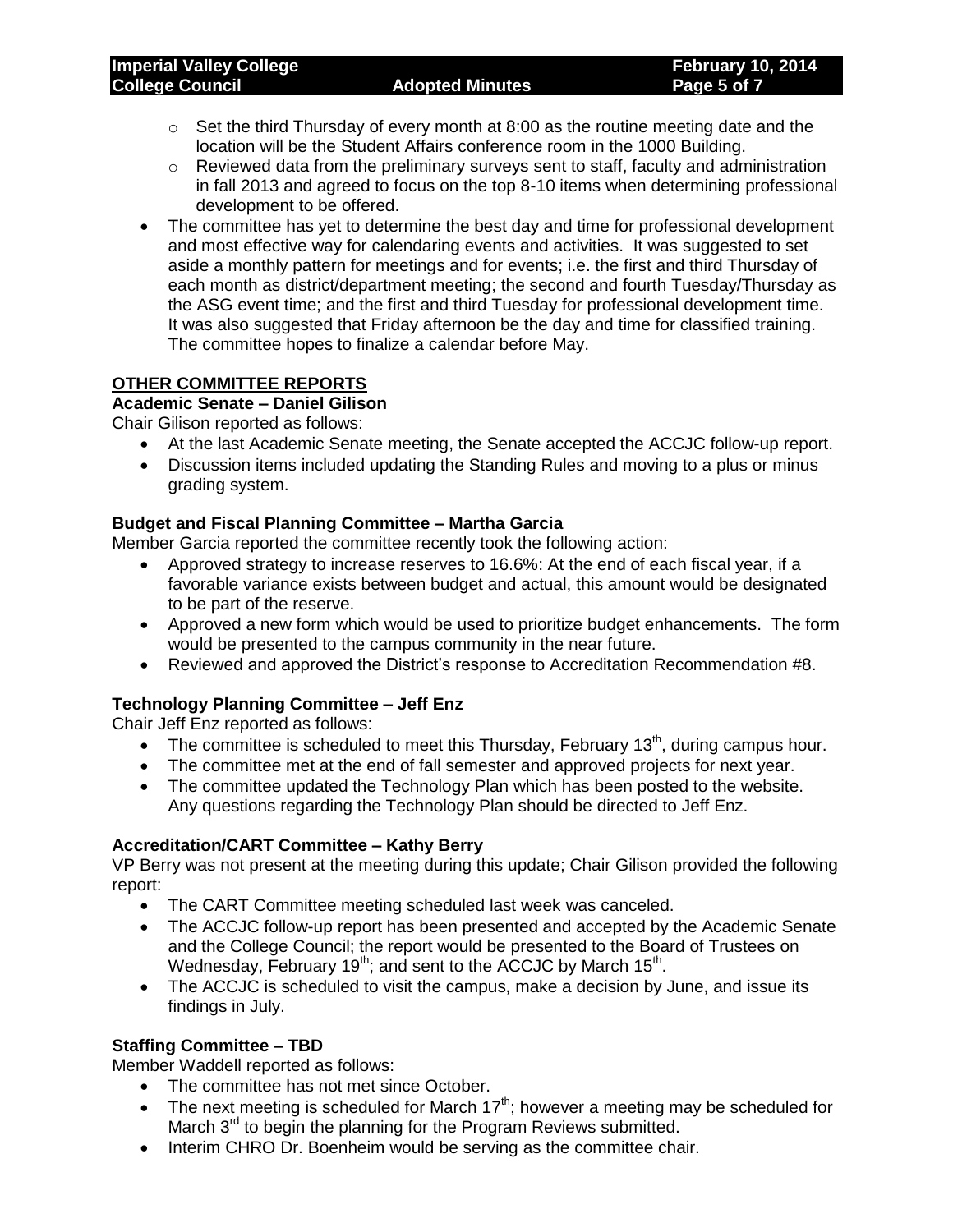#### **START Committee – Martha Garcia**

Member Garcia reported as follows:

- The committee would meet tomorrow the main focus is to continue modifying and creating action plans for the FCMAT recommendations.
- The President's Cabinet also continues to review the START committee action plans.

President Jaime stated the START Committee provides comprehensive review of the action plans and keeps an updated checklist. He stated the Board of Trustees would review the plans and provide direction at the Board Retreat scheduled for March 15<sup>th</sup>. He stated this would serve as evidence that the Board of Trustees is involved in the process.

Chair Gilison requested that Member Garcia present one of the START Committee's action plans at a future College Council meeting. He stated this would provide the campus community with a better idea of what START Committee is doing.

Member Garcia stated she would present a plan for two different areas.

#### **DISCUSSION AND INFORMATION ITEMS**

#### **1. Subcommittee Update – Daniel Gilison**

Chair Gilison provided an update on each of the subcommittees. He stated the subcommittees are continuing to make quorum and meet as scheduled. He stated a few of the subcommittees need to focus on updating the website and reiterated the importance of updating those websites for accreditation purposes.

#### **2. Changes to College Council – Daniel Gilison**

Chair Gilison presented a flow chart for the new College Council.